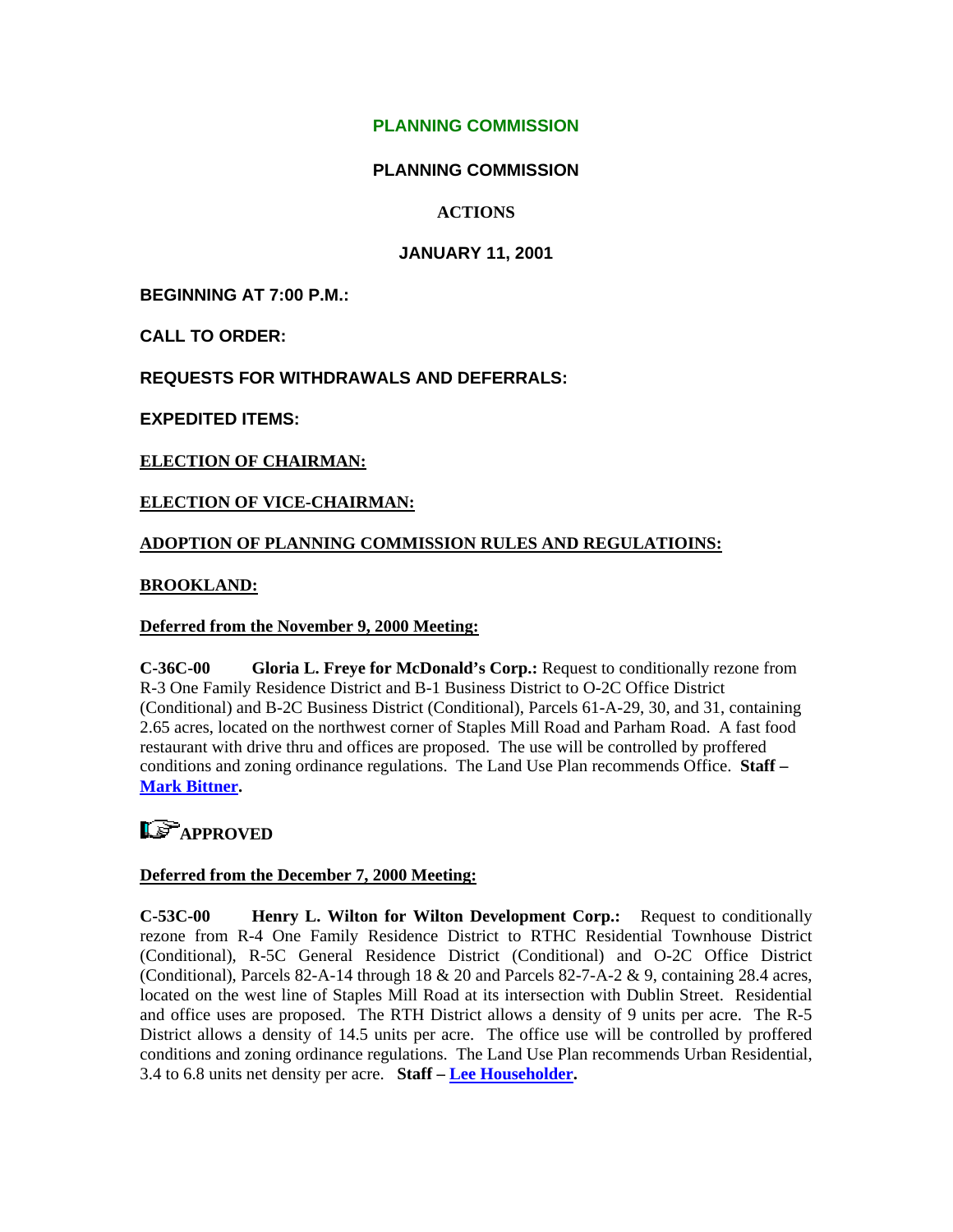## **LS** APPROVED

**C-1C-01 Robert M. Atack for Staples Mill, L.C.:** Request to conditionally rezone from R-2 One Family Residence District and R-6C General Residence District (Conditional) to O-2C Office District (Conditional), Parcel 40-A-6 and part of Parcel 40-A-1A, containing 3.532 acres, located on the west line of Staples Mill Road (State Route 33) approximately 800 feet north of its intersection with Old Courtney Road. An office use is proposed. The use will be controlled by zoning ordinance regulations and proffered conditions. The Land Use Plan recommends Suburban Residential 1, 1.0 to 2.4 units net density per acre. **Staff – [Lee Householder](mailto:hou10@co.henrico.va.us).** 

# **LE APPROVED**

### **THREE CHOPT:**

**C-2C-01 Gloria L. Freye for Fidelity Properties, Ltd.:** Request to conditionally rezone from A-1 Agricultural District to R-3C One Family Residence District (Conditional) and C-1 Conservation District, Parcels 27-A-32, 34, and 35 and Parcel 37-A-14, containing 24.912 acres, located on the east and west side of Wonder Road beginning approximately 422 feet north of its intersection with Sadler Road. A residential subdivision and conservation area are proposed. The applicant has proffered a density not to exceed 2.4 dwelling units per acre. The Land Use Plan recommends Suburban Residential 1, 1.0 to 2.4 units net density per acre. **Staff – [Jo Ann](mailto:hun30@co.henrico.va.us)  [Hunter](mailto:hun30@co.henrico.va.us)** 

### **LE** APPROVED

**C-3C-01 Gloria L. Freye for Fidelity Properties, Ltd.:** Request to conditionally rezone from A-1 Agricultural District to R-3C One Family Residence District (Conditional), Parcel 27- A-43, containing 1.006 acre, located along a private drive on the west side of Sadler Road approximately 680 feet south of its intersection with Trexler Road. A residential development is proposed. The applicant has proffered a density not to exceed 2.4 dwelling units per acre. The Land Use Plan recommends Suburban Residential 1, 1.0 to 2.4 units net density per acre. **Staff – [Jo Ann Hunter](mailto:hun30@co.henrico.va.us)** 

## **LE** APPROVED

**C-4C-01 Gloria L. Freye for Fidelity Properties, Ltd.:** Request to conditionally rezone from A-1 Agricultural District to R-3C One Family Residence District (Conditional) and C-1 Conservation District, Parcel 27-A-33 and Part of Parcels 27-A-12B and 13, containing 30.698 acres, located at the northern terminus of Wonder Road. A residential subdivision and a conservation area are proposed. The applicant has proffered a density not to exceed 2.4 dwelling units per acre. The Land Use Plan recommends Suburban Residential 1, 1.0 to 2.4 units net density per acre. **Staff – [Jo Ann Hunter](mailto:hun30@co.henrico.va.us)** 

## **LS** APPROVED

**C-5C-01 David S. Cohn for First Union National Bank:** Request to conditionally rezone from A-1 Agricultural District, B-2C Business District (Conditional) and B-3 Business to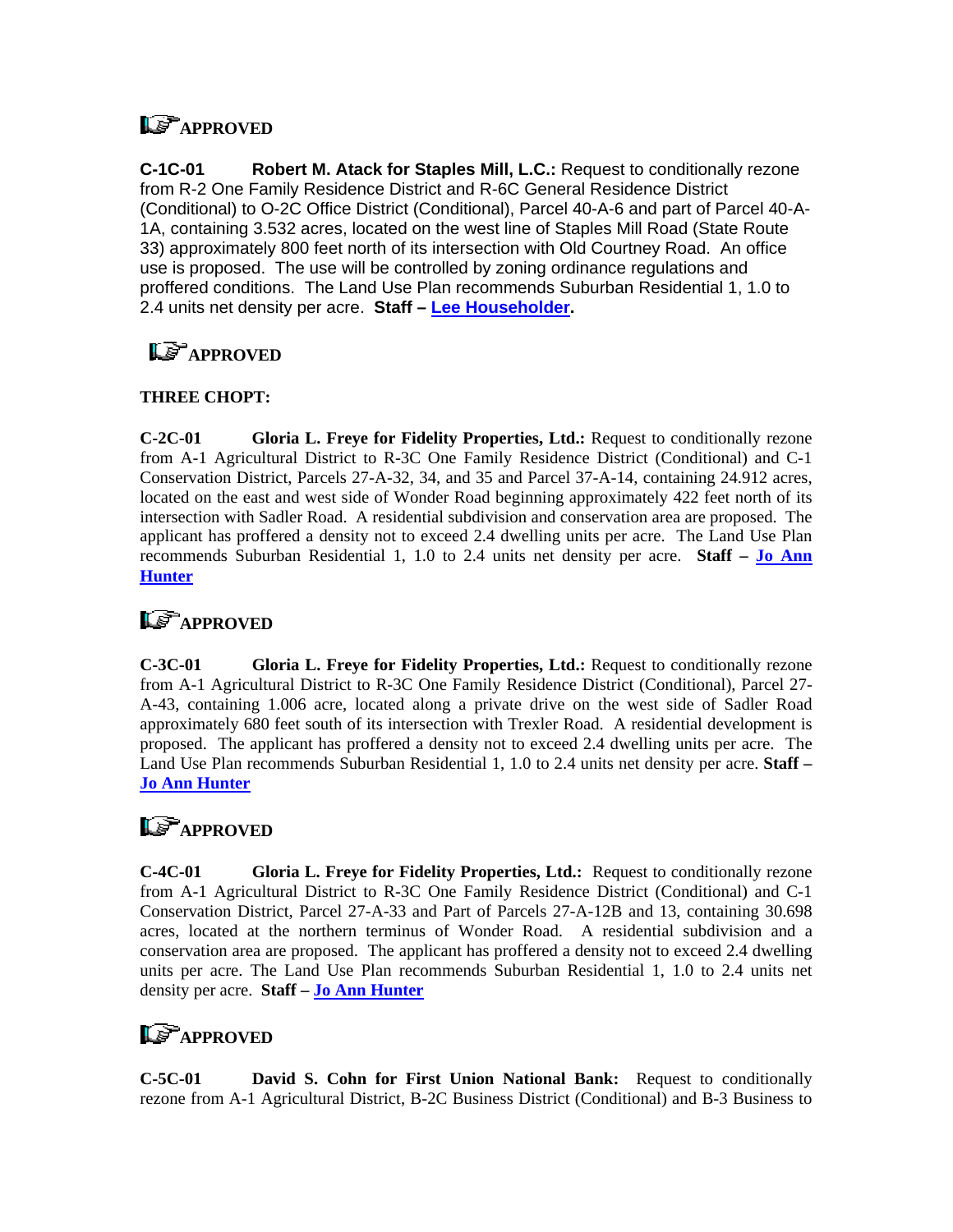B-1C and B-2C Business District (Conditional), Parcel 36-A-50 and part of Parcel 36-A-49A, containing 4.55 acres, located on the south line of West Broad Street (U. S. Route 250) approximately 150 feet west of its intersection with Spring Oak Drive and on the west line of Spring Oak Drive approximately 300 feet south of its intersection with West Broad Street (U. S. Route 250). A branch bank and sit-down restaurant are proposed. The use will be controlled by zoning ordinance regulations and proffered conditions. The Land Use Plan recommends Mixed Use. The site is also in the West Broad Street Overlay District. **Staff – [Mark Bittner](mailto:bit10@co.henrico.va.us)** 

## **LE APPROVED**

**C-6C-01 James W. Theobald for WSG Development Company/For Eyes:** Request to conditionally rezone from A-1 Agricultural District and R-5C General Residence District (Conditional) to B-1C Business District (Conditional), Parcels 36-A-51 and 54, containing 0.710 acres, located at the southeast intersection of West Broad Street (U. S. Route 250) and Spring Oak Drive. An optical shop with small neighborhood retail is proposed. The use will be controlled by zoning ordinance regulations and proffered conditions. The Land Use Plan recommends Mixed Use and Multi Family, 6.8 to 19.8 units net density per acre. The site is also in the West Broad Street Overlay District. **Staff – [Mark Bittner](mailto:bit10@co.henrico.va.us)** 

## **LS** APPROVED

**C-7C-01 Curtis D. Gordon for West End Developers, L.L.C.:** Request to conditionally rezone from A-1 Agricultural District to R-3C One Family Residence District (Conditional), Parcels 56-1-A-1 (Winngate Subdivision) and 56-A-4, containing 5.55 acres, located on the north line of Church Road 200 feet west of its intersection with Abbey Lane. A residential subdivision is proposed. The R-3 District allows a minimum lot size of 11,000 square feet. The Land Use Plan recommends Suburban Residential 2, 2.4 to 3.4 units net density per acre. **Staff – [Lee](mailto:hou10@co.henrico.va.us)  [Householder](mailto:hou10@co.henrico.va.us)**

## **LS** DEFER 2-15-01

**C-8C-01 Anne J. Foster for Michael Tummillo:** Request to conditionally rezone from A-1 Agricultural District to R-3C One Family Residence District (Conditional), Parcel 56-A-13A, containing 2.423 acres, located at the northwest intersection Church Road and Clary Preston Drive. A residential subdivision is proposed. The R-3 District allows a minimum lot size of 11,000 square feet. The Land Use Plan recommends Suburban Residential 2, 2.4 to 3.4 units net density per acre. **Staff – [Lee Householder](mailto:hou10@co.henrico.va.us).** 

## **LS** DEFER 2-15-01

 **C-9C-01 Ron Green for Millrace, L.C.:** Request to conditionally rezone from A-1 Agricultural District to R-2C One Family Residence District (Conditional), Parcel 18-A-6, containing 2.18 acres located on the west side of Shady Grove Road approximately 630 feet south of its intersection with Old Nuckols Road. A residential subdivision is proposed. The R-2 District allows a minimum lot size of 18,000 square feet. The Land Use Plan recommends Suburban Residential 1, 1.0 to 2.4 units net density per acre. **Staff – [Mark Bittner](mailto:bit10@co.henrico.va.us)**